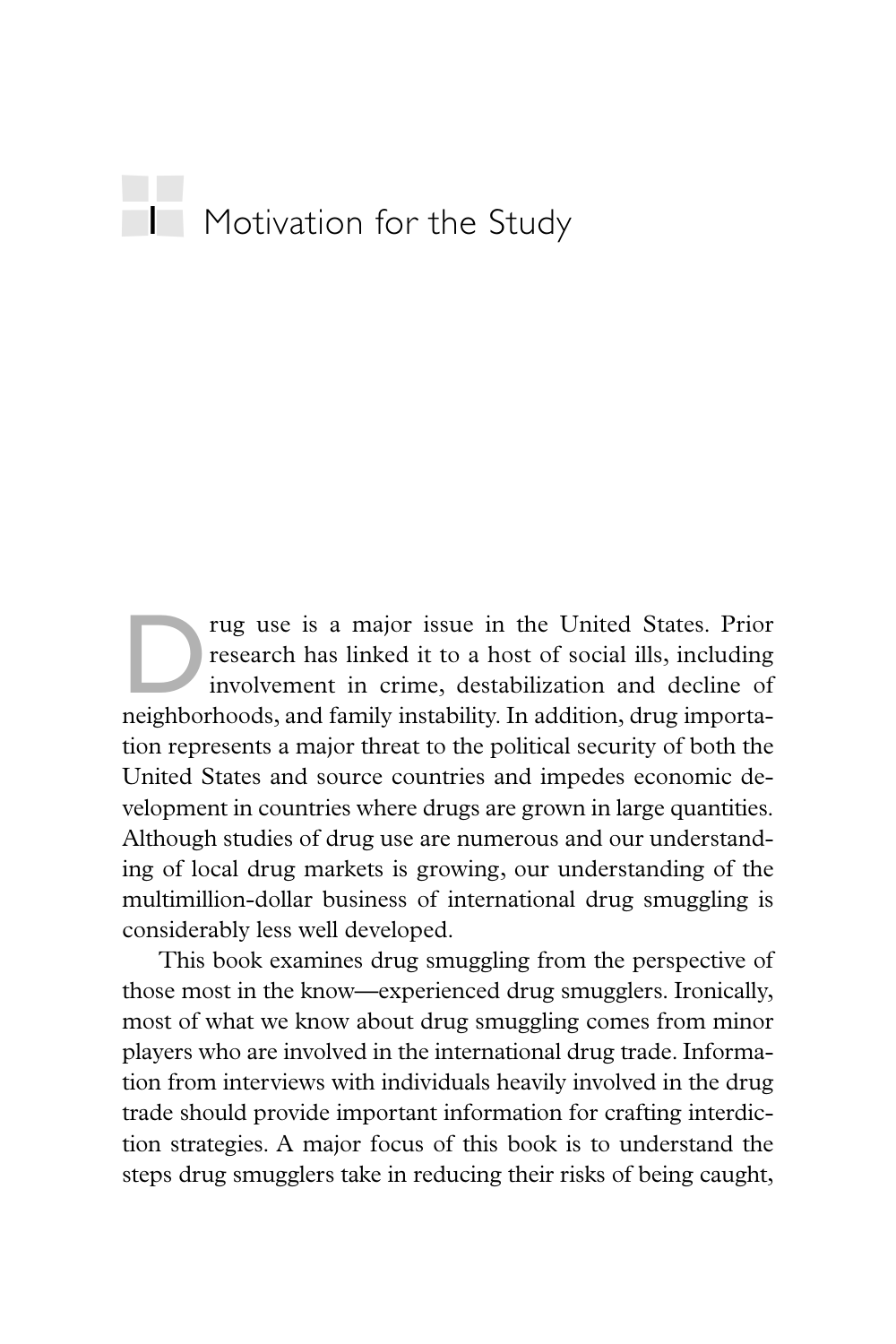losing a load, or being ripped off. In this regard, behavioral change on the part of smugglers can take one of two major paths: They may be deterred by increased risks of being caught, or they may alter their behavior in ways that increase their costs of doing business and make the smuggling of drugs either less profitable or more susceptible to interdiction.

A better understanding of how individuals respond to increased risk is of considerable importance owing to the significance of drug use in the United States as well as the annual expenditure on drug enforcement and treatment. More than fifty agencies in the federal government are involved in drug supplyand-demand reduction strategies, and the annual budget of these agencies is approximately \$17 billion. It is estimated that when federal, state, and local expenditures are combined, the United States spends roughly \$30 billion annually on drug control efforts (Abt Associates, 1999: 4). In addition, drug smuggling has been linked in some circles to terrorism.

There are two specific goals that focus on interdiction efforts in the National Drug Control Strategy (NDCS). The first is to shield America's air, land, and sea frontiers from the drug threat. This includes a target of reducing the rate at which illegal drugs cross the transit and arrival zones by 20 percent. Strategies include the detection, disruption, deterrence, and seizure of illegal drugs in transit; the development of technology to aid in this strategy; and the improvement of relations with Caribbean and Central American nations.The second goal for reducing the supply of drugs is to achieve a 30 percent reduction in the amount of drugs shipped from producer nations and a 50 percent reduction in illicit drugs produced in the United States. Strategies to support this goal include disrupting and dismantling major smuggling organizations; arresting, prosecuting, and incarcerating leaders; supporting drug enforcement and political structures in source countries; reducing money laundering; and encouraging research. Such efforts should introduce considerable levels of risk into the drug smuggler's calculus of the cost of doing business.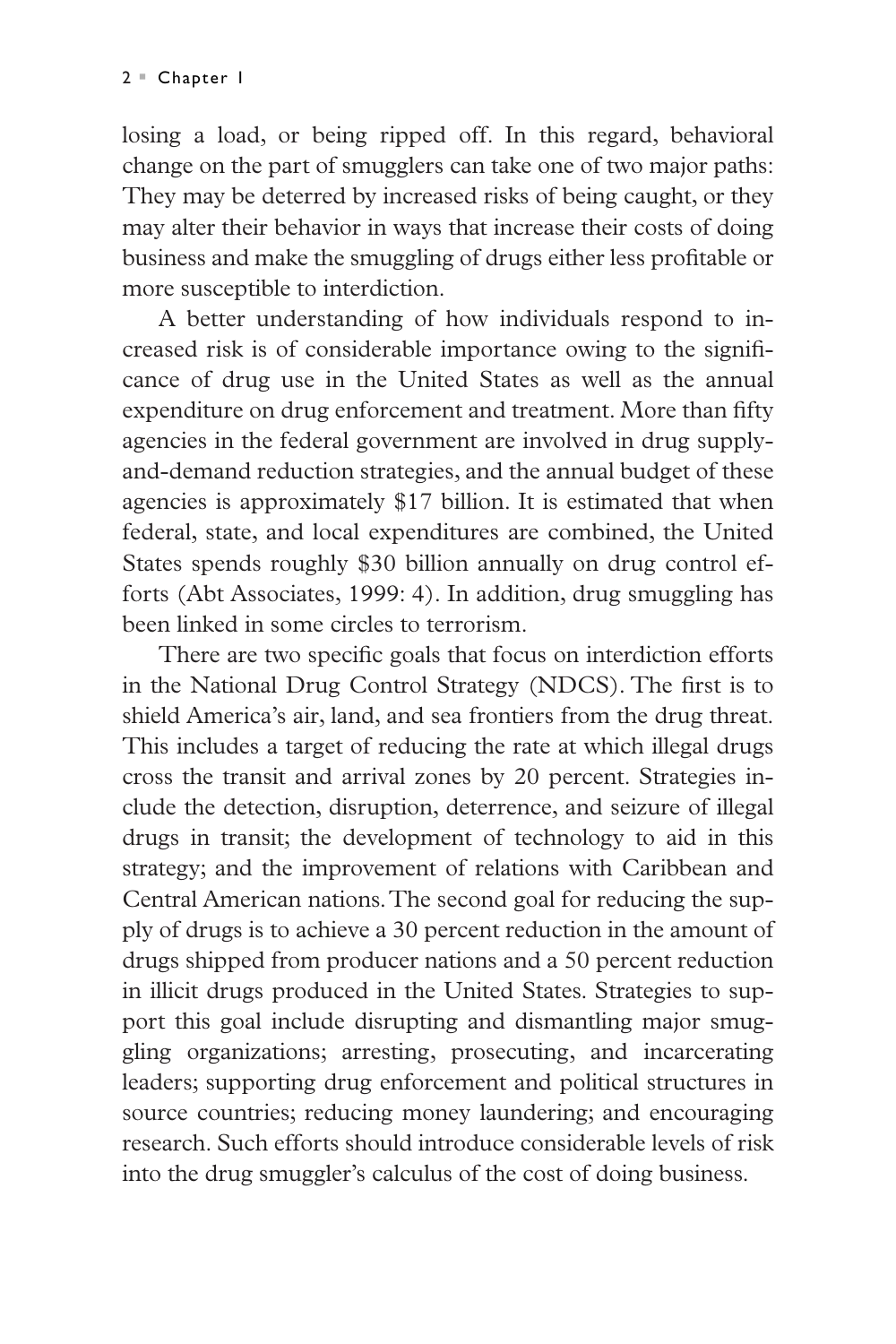To date, most knowledge of drug smuggling has come from a limited number of sources. Many of the sources are government agencies involved in the effort to increase interdiction and stem the flow of narcotics importation into the United States. At best, these data provide a limited picture of the volume of drugs smuggled each year, the methods engaged in by drug smugglers, and the perceived impact of changes in interdiction strategy on the behavior of smugglers.

This book seeks to fill that void through in-depth interviews with the most heavily involved drug smugglers incarcerated in the federal prison system. The authors were afforded access to thirty-four of the highest-level drug smugglers confined in federal institutions at the time of the study. Intensive interviews provided information on the smugglers' experiences transporting drugs into the United States, their perception of U.S. interdiction activities, their reaction to these activities, and their perception of the risks associated with smuggling drugs into the United States. The authors were fortunate to have received support from the Office of National Drug Control Policy, the U.S. Customs Service, and the U.S. Coast Guard to conduct this work.<sup>1</sup> The cooperation of these and other federal agencies (the U.S. Sentencing Commission and the Bureau of Prisons) is testament to the value placed on what we can learn from the smugglers.

The information gained through this work is particularly important given the magnitude of the problem of drug production. The volume of cocaine production in the source countries of Peru, Bolivia, and Colombia was estimated at roughly 680 metric tons in 1997 (Abt Associates, 1999: 14; United Nations, 2005). Estimates developed by Abt Associates indicate that approximately 300 metric tons of cocaine entered the United States in 1997, roughly 44 percent of the total production tonnage. While there is concern about the use of these figures as precise estimates (Rhodes, Layne, Johnston, and Hozik, 2000), they provide rough gauges against which the magnitude of cocaine importation can be understood.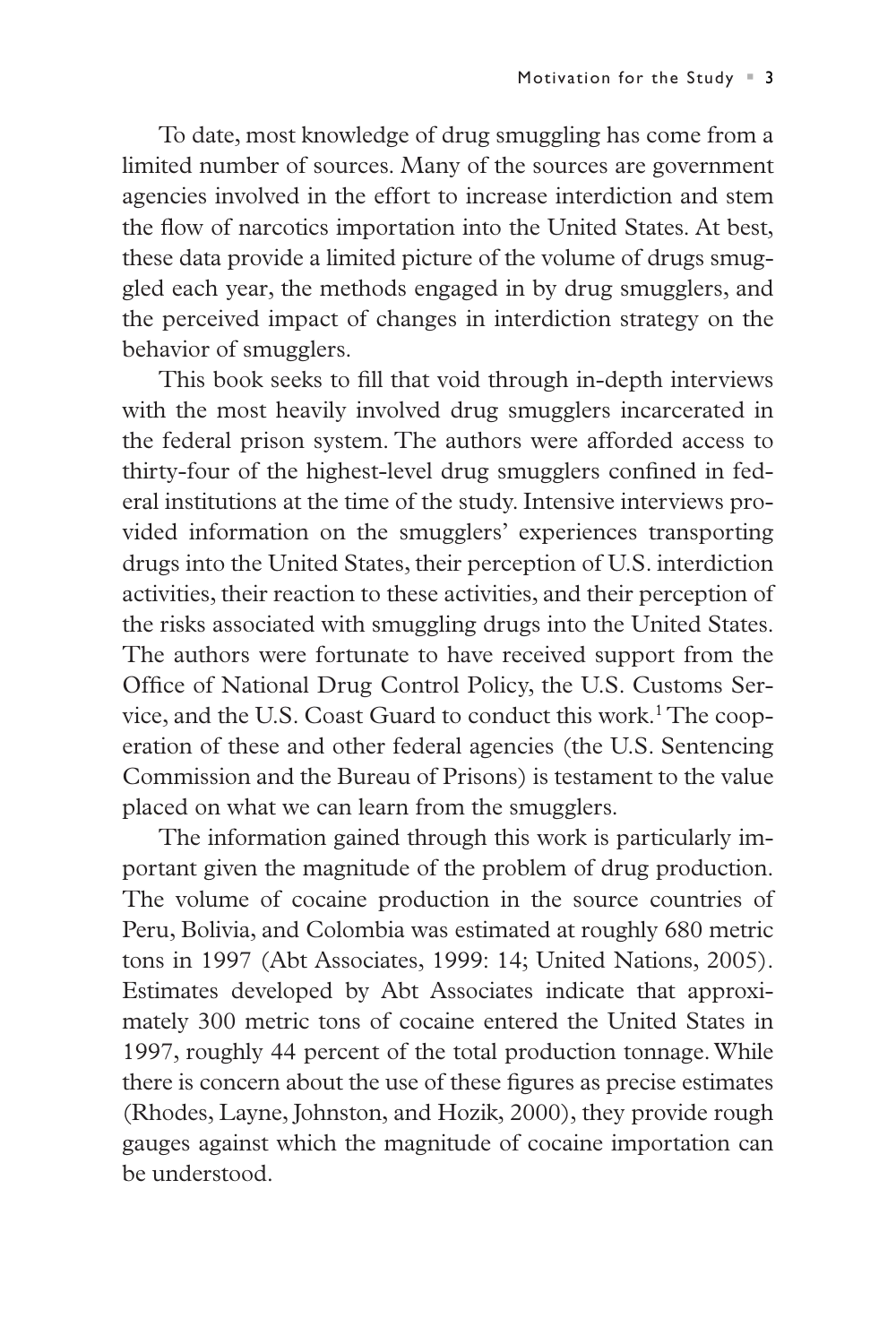## Understanding Drug Smuggling

Our work is premised on the belief that key knowledge about drug smuggling comes from those who smuggle drugs. To date, most of our understanding of drug smuggling and the impact of drug interdiction policy on smugglers comes from the perspective of those charged with the task of intercepting, arresting, and prosecuting smugglers and low-level dealers. There have been notably few studies of drug smuggling and the impact of interdiction efforts from the perspective of the people involved in the process—the drug smugglers most heavily involved.

Reuter and Haaga (1989) conducted the first notable study involving interviews with drug smugglers in 1987.They asked a total of ninety-four randomly selected inmates at five federal correctional facilities to participate.<sup>2</sup> Forty-one (42 percent) of those who were approached agreed to be interviewed, with higher than average refusal rates among black and Hispanic inmates. Despite the fact that forty-one inmates agreed to be interviewed, only thirty-two of the interviewed subjects were actual drug dealers; three of them were heroin dealers; twenty were cocaine dealers; and nine were marijuana dealers. Of the cocaine dealers, only two made purchases of more than ten kilograms, and four of the twenty were identified as importers who brought cocaine into the United States. Of the marijuana dealers, five were identified as importers, two of whom had purchased more than a ton of marijuana at their last arrest.

Interviews were conducted with English-speaking inmates exclusively, as no translator was available. In addition, interviewers took notes during the interviews rather than recording and transcribing the results. Reuter and Haaga described a variety of reasons for interview refusals, including reluctance to discuss the past, ongoing legal challenges to their incarceration, concerns over the confidentiality of the interviews, and anger at the government's treatment of them in the past. Despite these concerns, Reuter and Haaga concluded: "With a few exceptions, the information from the interviews was plausible, internally consistent, and consistent with the PSR (presentence report) information"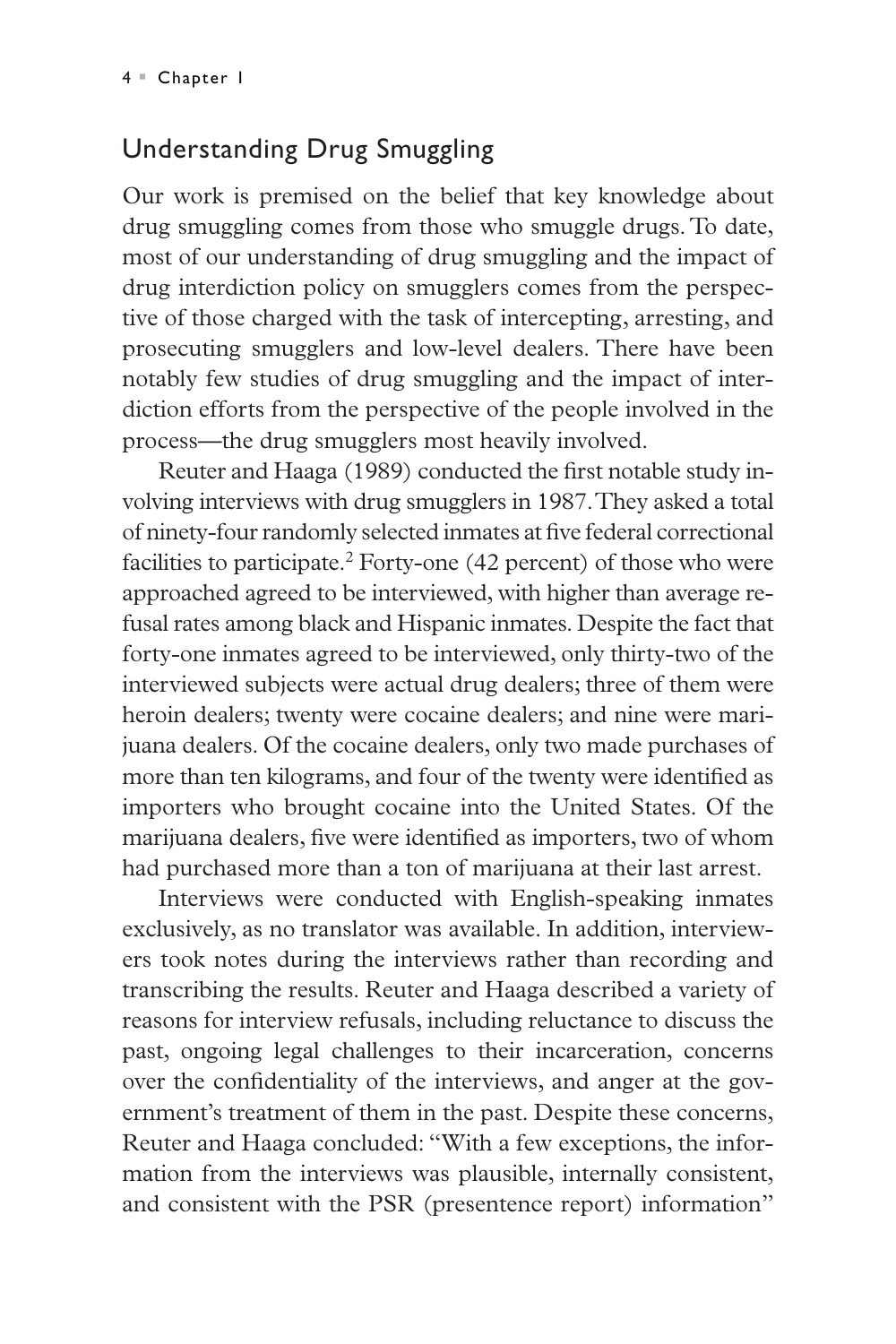(728). They concluded that their study provided data with suitable internal and external validity.

The Reuter and Haaga study examined four substantive areas of interest. The first was entry into and progression up the ranks of drug smuggling. The authors were particularly interested in learning about the ease—or difficulty—of penetrating drug markets and moving up in the ranks of smuggling organizations.The second research question focused on the nature of the organization behind high-level drug dealing. Here organizational structure and process questions were assessed. The third research issue examined the need to use violence to successfully engage in drug dealing at high levels. Finally, Reuter and Haaga examined the extent to which wholesale drug markets are regional, rather than national, markets.

The drug markets these subjects described were characterized by entry and succession that was less formal, less structured, and with fewer barriers than might be suspected. Individuals were able to enter high-level drug smuggling with few roadblocks and move up the ranks with relative ease.This was true for individuals who assumed positions of trust in organizations and were responsible for handling large sums of money, drugs, or both. The pathways to involvement in smuggling generally led from low-level dealing or handling small loads to large deals. Most subjects reported that the willingness to tolerate risk was a key to being successful, and while many were involved in other forms of crime, roughly the same number worked at legitimate employment. Spanish-language ability and having family members in the business also enhanced introduction and escalation in the sales of drugs at these higher levels. In sum, there appeared to be little in the way of technical requirements, specific skills, and apprenticeships prior to ascending to higher levels of drug sales.

The second issue was the extent to which high-level drug smuggling involved an organizational structure. Reuter and Haaga reported that many subjects used the word *organization* to describe their operations, but they found little evidence that the groups of individuals involved in drug smuggling represented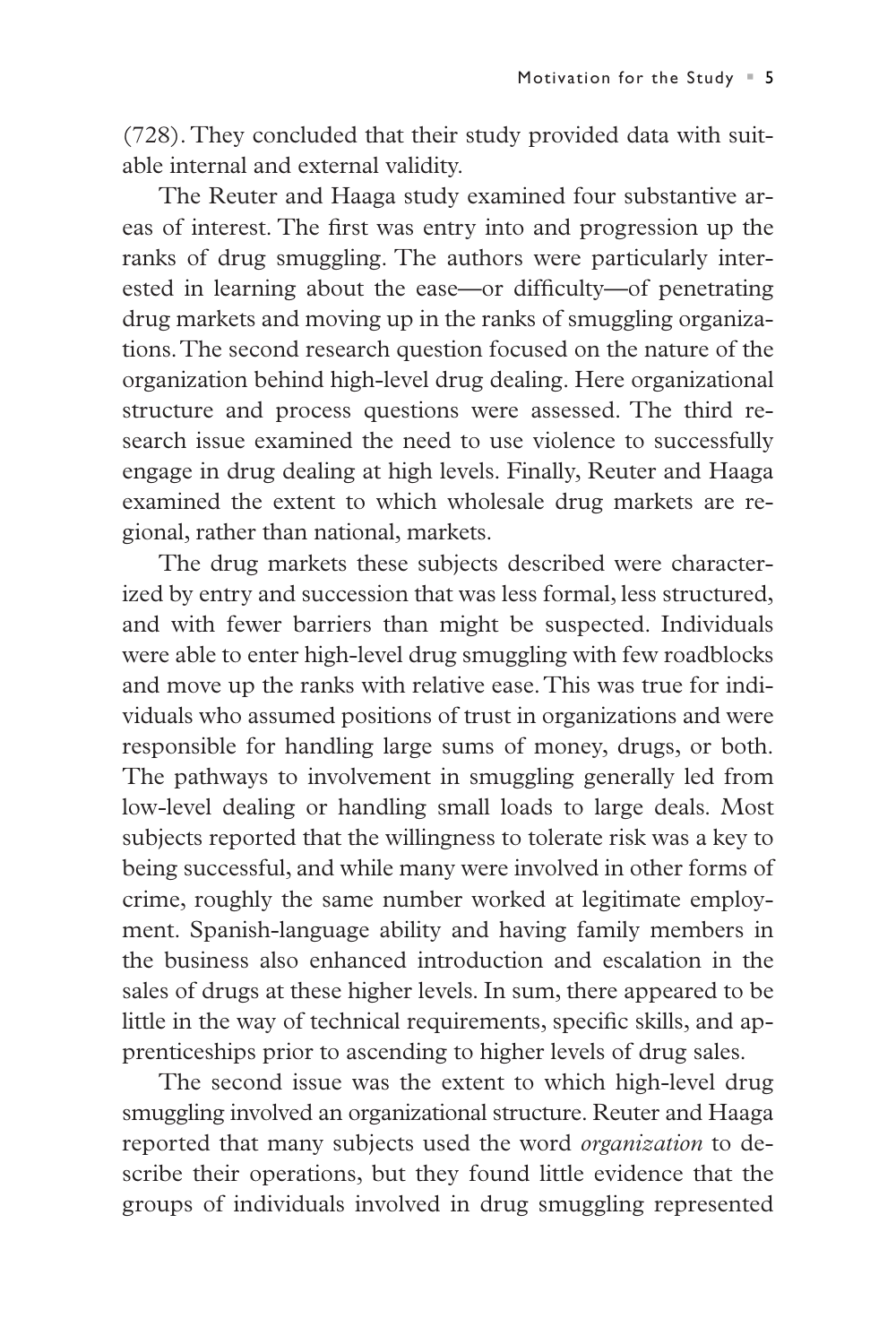formal organizations that could be compared to corporations or organized crime. Some evidence was found for hierarchical organizations, but this was not universal, and hierarchical organizations did not seem necessary to achieving success or profit at high levels of drug dealing. Few special skills were found among the dealers interviewed for the study, and there was little evidence of information sharing or coordination of efforts across the loosely federated individuals involved in drug markets. Reuter and Haaga concluded that little in the way of importing or distributing drugs, even at the highest levels, required a wellcoordinated organization. Rather, high-level drug importation and distribution was a series of transactions between otherwise unconnected independent groups with little structure or permanence. These groups were described as "chains" that link one task in importation or distribution, without corresponding links with parts of the chain involved in other aspects of importation or distribution. Most chains appear to have been small and were formed to accomplish specific tasks, preventing the formation of formal organizations of an enduring or effective nature.

There was little evidence that violence was necessary for success. Indeed, Reuter and Haaga argue that violence is not a key feature of dealing at the high levels of drug markets, unlike much street-level drug dealing. Few of the subjects reported being threatened by violence, though it is worth noting that most of the subjects were recruited from low-security penal institutions, and involvement in violence could disqualify an individual from being sent to such penal institutions.

The final area the authors explored was the geographic boundaries of the illegal drug market. They concluded that the market was national, rather than regional, in scope.This was based on prisoners' reports about the lack of barriers to selling in geographic markets other than those in which they traditionally operated and the experiences of a small number of dealers who managed to deal drugs at a high level in different regions of the country.

Reuter and Haaga drew several conclusions that were important in formulating our work. First, they noted that while the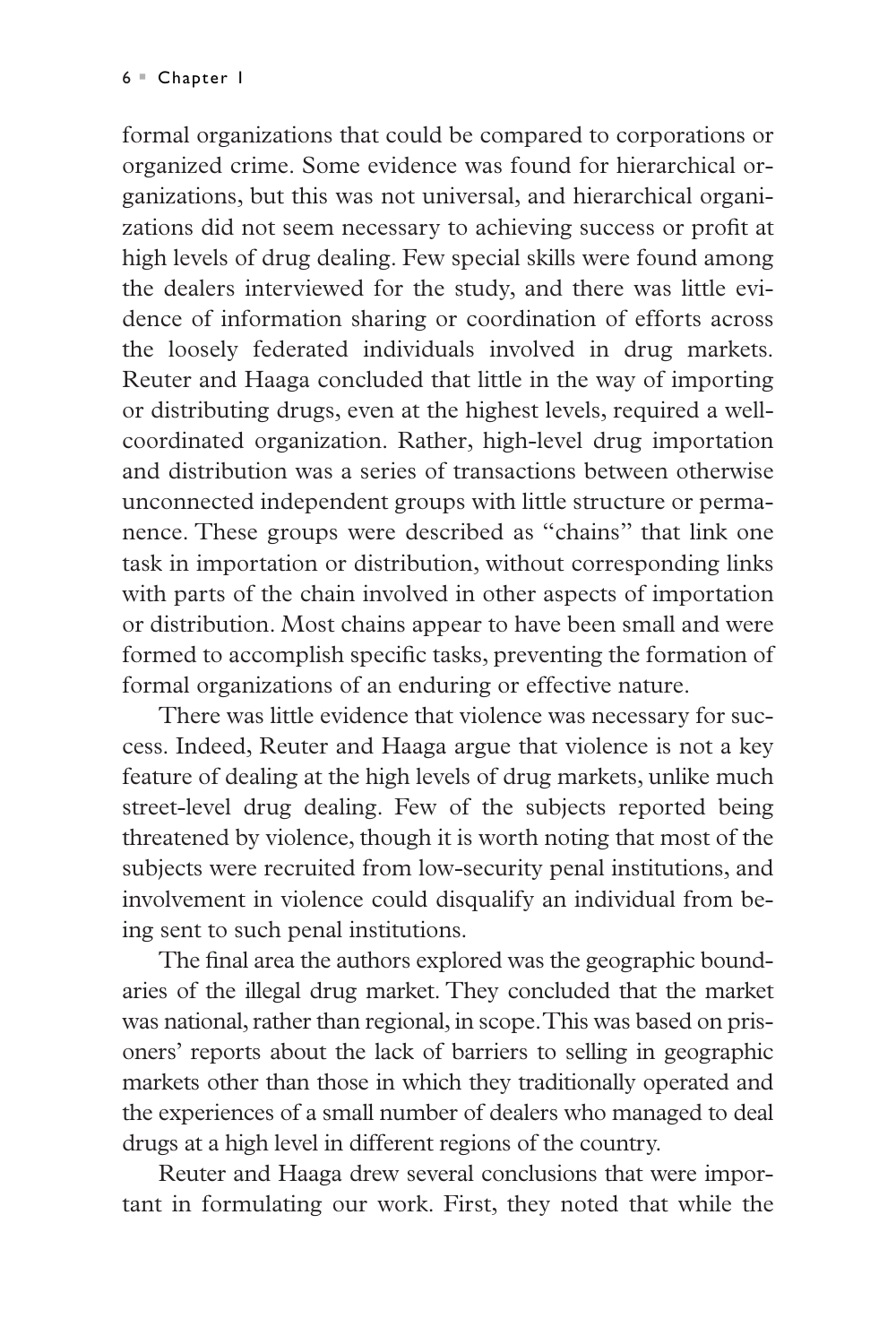subject refusal rate was a continuing concern, future interviews in higher-level security prisons and presumably with higher-level drug smugglers were likely to yield valuable information.<sup>3</sup> They also argued that the use of prison populations was important to understanding high-level drug markets. Second, they found that even at the top of these markets there was little evidence of formal organization. This finding was viewed as problematic for enforcement efforts, since increasing the risk of arrest and imprisonment was made more difficult by the relative lack of organization. Reuter and Haaga concluded that enforcement efforts that increase the "price" of high-level drug selling are likely to yield benefits. From our perspective, this conclusion is based on too few importers, too many low-level drug dealers, and lack of Spanishspeaking inmates. As a consequence, it is best viewed as a first but important step in learning about international drug smuggling.

Rockwell International (1989) conducted the second major study of high-level drug selling and smuggling based on responses of inmates. Two hundred fifty-four inmates from ten prisons (nine federal institutions and one state prison) were approached to participate in a study of drug smuggling deterrence; one hundred twelve consented to participate. The Federal Bureau of Prisons granted access to institutions with security levels of 1 through 4, though only 20 percent of the Rockwell sample was located in prisons at levels 3 and 4.4 All inmates who agreed to participate were obliged to sign consent forms.<sup>5</sup>

Just over half the inmates were U.S. citizens; 14 percent were from Mexico; 17 percent were from Colombia; and 14 percent were from other nations. Subjects in their forties accounted for two-fifths of the total. As a group, the smugglers in this study had relatively few years of smuggling experience: 69 percent had smuggled for less than five years prior to their arrest.

The goal of this study was to determine deterrents (i.e., risks) to drug smuggling activities. For the purposes of the study, "deterrence is defined as that level of risk created when interdiction efforts are successful" (Rockwell International, 1989: 3). The premise behind this approach to deterrence is that when risks of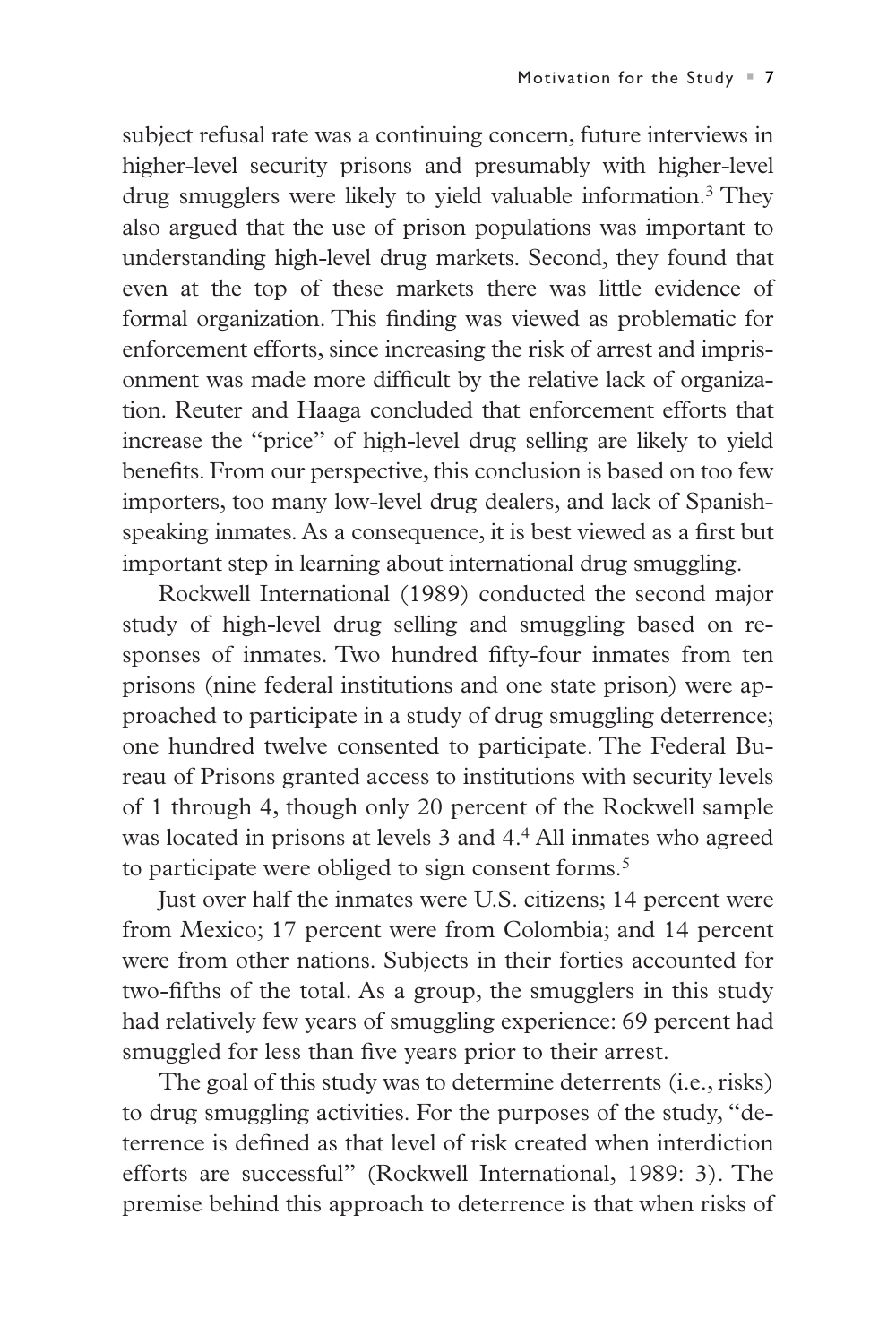detection and apprehension for transportation and importation are increased, the costs of smuggling will be increased.The study also was premised on the belief that increasing smugglers' perceptions of the probability of apprehension and imprisonment is a key to deterrence. Increasing such perceived risks, it is theorized, will lead to increased costs and ultimately to a reduction in drug smuggling efforts.

To measure these perceptions, interview data were collected about the individual inmates' perceptions of risks to themselves and to their associates (individuals known to the inmates). Questions were posed about the potential impact on smuggling under varying levels of certainty of interdiction, imprisonment, gain, and risk. Initially, the study concluded that the concept of deterrence itself could be measured in valid ways.

Inmates in this sample reported that they believe the average risk of successful apprehension to be 30 percent, though they reported that an associate's risk of interdiction was 13.5 percent.The "tipping point"—the point at which the decision would be made to not smuggle drugs—occurred when the risk of apprehension was at 40 percent. However, caution should be used in interpreting these data, as only four data points were allowed in the questionnaire.Thus, an artificial set of decision criteria were offered to subjects, and their responses were fit into a truncated set of response alternatives that may not represent the variety or range of decisions they made. In every case, inmates indicated that their associates were more likely to smuggle at a given level of risk or reward than they were themselves. The authors concluded that the responses for associates were likely the more reliable, as individual offenders would underestimate their own probabilities and offer more realistic responses for the associates. Many of the response scenarios required subjects to calculate two sets of percentages (risk versus reward) for themselves and associates. This required both using a complicated set of decision-making criteria and thinking in strict quantitative terms. Previous work with offenders (Wright and Decker, 1994; 1997) has documented the difficulty most offenders have thinking in quantitative terms. For example, the Rockwell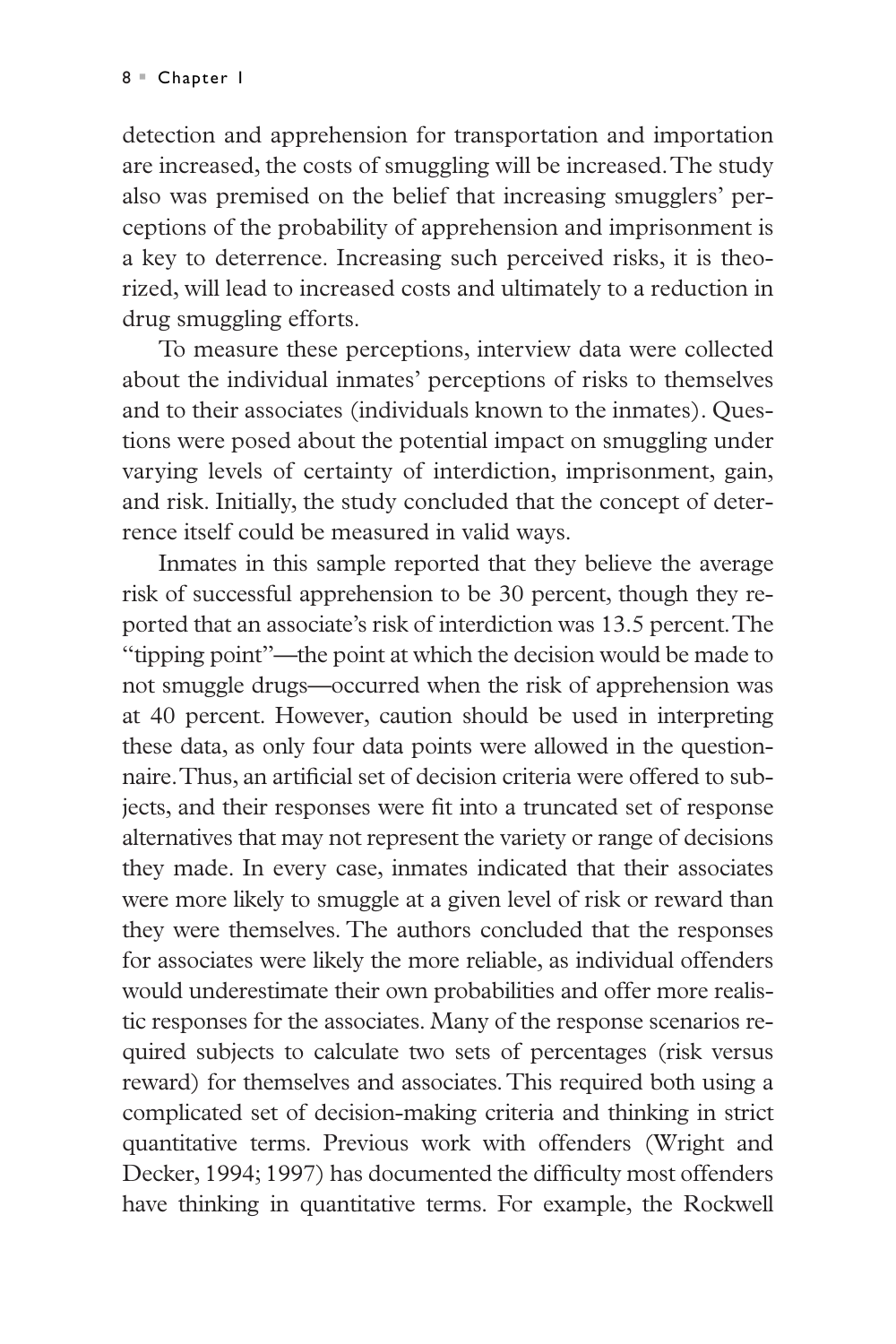study takes offenders through a four-sequence response scenario in which they are asked to determine whether they would smuggle drugs for a four-level reward scale versus a four-level risk scale. Functionally, this requires offenders to determine sixteen different risk and reward combinations, a difficult proposition.

The Rockwell study also offered several qualitative findings. First, drug smugglers who moved larger quantities of drugs reported that they could reduce the risk of apprehension through planning and care. Second, high-level smugglers told interviewers that the interdiction efforts of the U.S. government were generally well publicized and did not require much sophistication to detect. The interviews also provided a view of a typical smuggling operation. Operations consisted of one or two people who were responsible for setting up the deal, two to four people in transportation, and between four and six individuals who would offload the drugs. As the report notes, "Inmates were all to [*sic*] quick to put down the 'Organized Crime' theory of large criminal families and stated almost all smuggler organizations contained 10 people or less" (Rockwell International, 1989: 30).This theme is important to our own work.

The Institute for Defense Analysis (IDA, 1999) conducted a study examining "the effectiveness of the Frontier Shield pulse operation to deter drug trafficking in and around Puerto Rico," assessing the balance between threshold interdiction rates and drug smuggling deterrence.This study used the Rockwell methodology of estimating deterrence as a gauge of the success of interdiction efforts. The author noted that cocaine is very cheap to grow and that most of the costs associated with cocaine trafficking are importation costs. This study hypothesized that "drug traffickers operate at the lowest cost for the perceived risk" (73). The authors argued that seizures alone are not the best measure of deterrence; rather, the behavior of traffickers themselves is the key to understanding deterrent effects.

The IDA study identified four levels of apprehension rates: (1) lethal apprehension rate, (2) personal apprehension rate, (3) apprehension rate of associates, and (4) vehicle and drug loss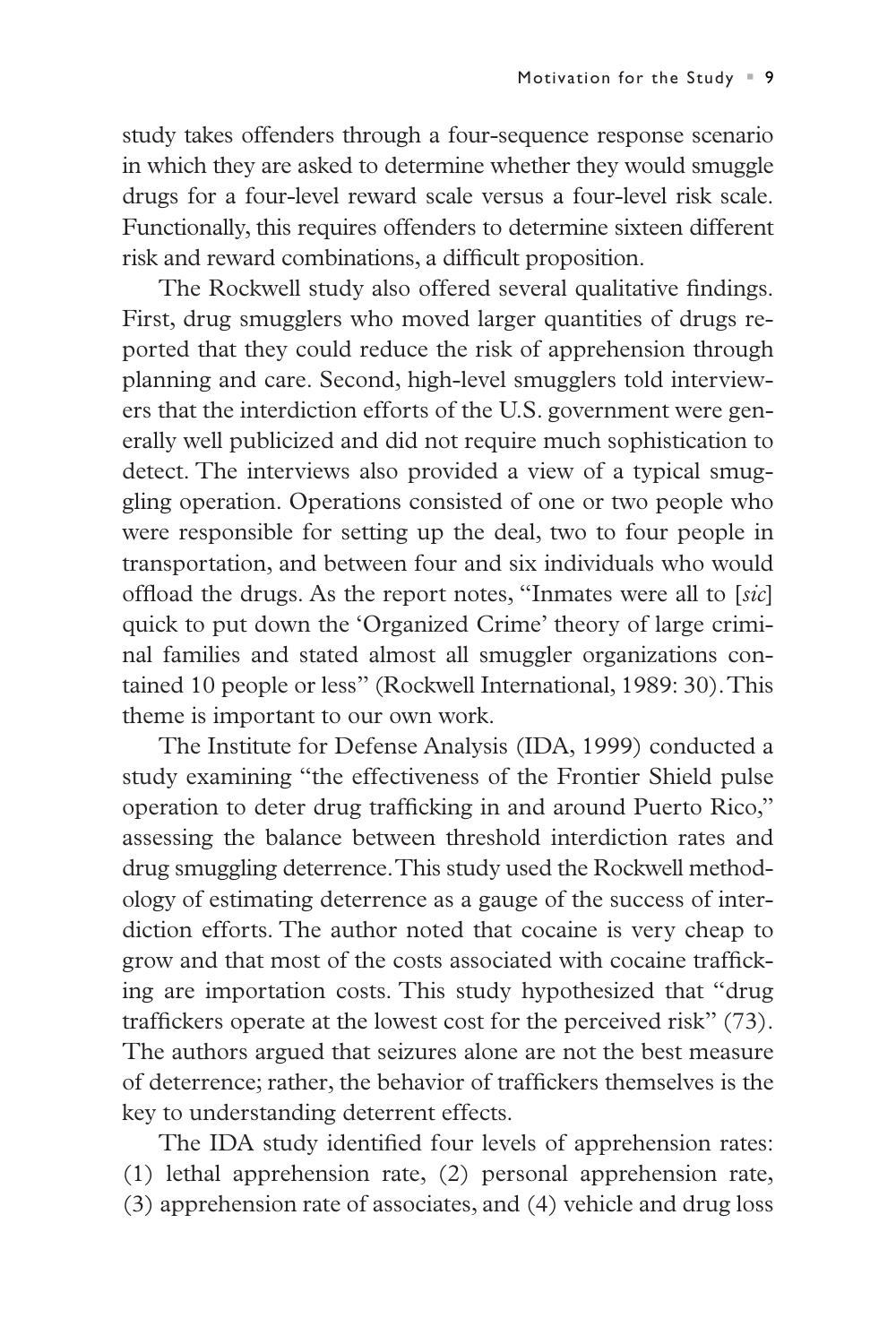rate with no apprehension. The study also differentiated among deterrence in a source zone, in a transit zone, and in a production zone. The IDA study concluded that initial interdiction efforts in major source zones or production sectors produce the greatest deterrent effects. In addition, the study found that deterring air transport of drugs was between ten and a hundred times more effective in disrupting supply levels than previous studies had established<sup>6</sup>

The study concluded that when 2 percent of drugs that were shipped were interdicted, a threshold for deterring drug interdiction was reached. Any risk at or below that level was perceived to be part of the cost of doing business. When risks exceeded that level, authorities began to get the attention of smugglers. In contrast, arrest of associates, loss of personal property, or loss of drugs required much higher thresholds of apprehension to produce deterrent effects. The study concluded that merely seizing more drugs in the absence of arrests was unlikely to produce deterrent results, since smugglers regarded such losses as part of the cost of doing business. However, to the extent that interdiction was focused on arrest, it was likely to produce deterrent effects.

Griffith (1997) examined the role of drugs in the Caribbean more broadly and also examined the relationship of drug trafficking to political sovereignty in that region. He contended that drug smuggling and the economies that such activities create provide serious threats to the sovereignty of Caribbean nations. Griffith addressed three key questions: (1) the nature and extent of drug dealing in the Caribbean, (2) efforts to combat the problem, and (3) the implications of drug smuggling for security and sovereignty. Griffith argued that the intersection of drug smuggling and national security provides a unique opportunity to examine the role of drug smuggling. He viewed the interaction of drugs, geography, power, and politics as key to understanding the security of the region, and he defined security in a broader context, including military, political, economic, and environmental security in his consideration of the role of drugs in the Caribbean.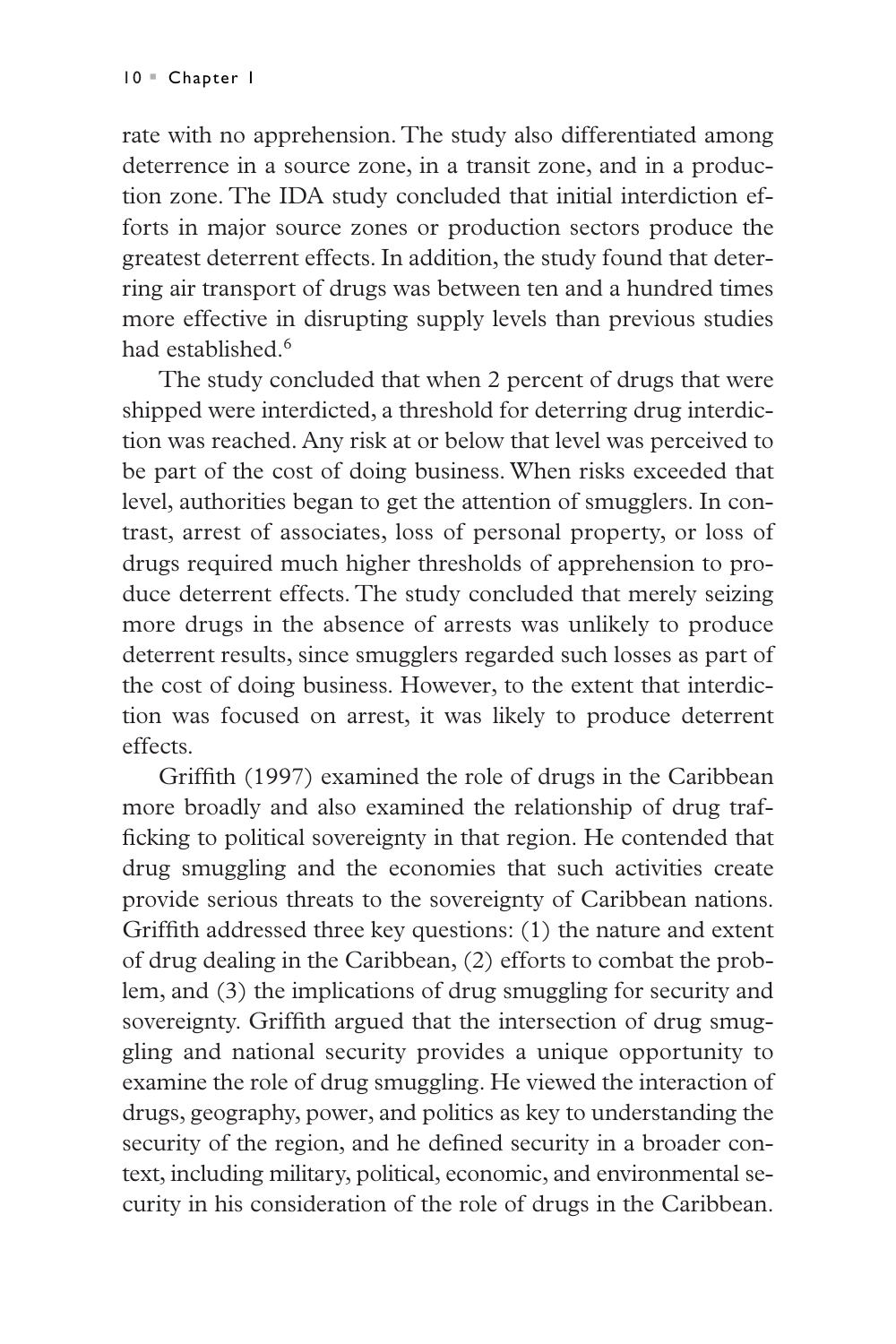This is particularly important in this region because, as he argued, "drug corruption subverts political security" (710). In addition, for many of these nations, the value of drug trafficking transactions exceeds the combined value of all other exports. Such an economic imbalance creates political instability and undermines the ability of elected officials to govern.

The Caribbean is an especially important area for understanding drug smuggling because of its proximity to source and destination countries as well as its long history as a site for smuggling illegal goods and for piracy. Griffith noted that the physical and social geography of the region makes it especially conducive to drug trafficking.This region is the vortex between North and South America and sits between the major source of supply and the major source of demand for drugs. Countless islands, cays, and shielded coasts make for easy access for smugglers and provide excellent cover for storing goods, fitting ships, and offloading transshipments of drugs. The recent sovereignty of many nations in the Caribbean region makes them less capable of responding to the transshipment of drugs because of ill-developed legal systems, inadequate resources and assets, the presence of large-scale corruption, inadequate financial resources, or a combination of those factors. In addition, the economies of many of these nations do not adequately support the populace, making participation in the illegal economy attractive.

Griffith provided extensive descriptions of the nature of drug smuggling operations in the Caribbean. He interviewed government officials, individuals charged with responding to shipments of illegal drugs, and some smugglers. He described the organization of such shipping as a paradox; that is, such groups have sophisticated planning, technology, and communications, yet they themselves are not well organized vertically, and they appear to exhibit few characteristics of formal organizations such as permanence, a command structure, effective communication between ranks, and resource management.

Griffith characterized traffickers as adaptive individuals who pay close attention to countermeasures taken by governments to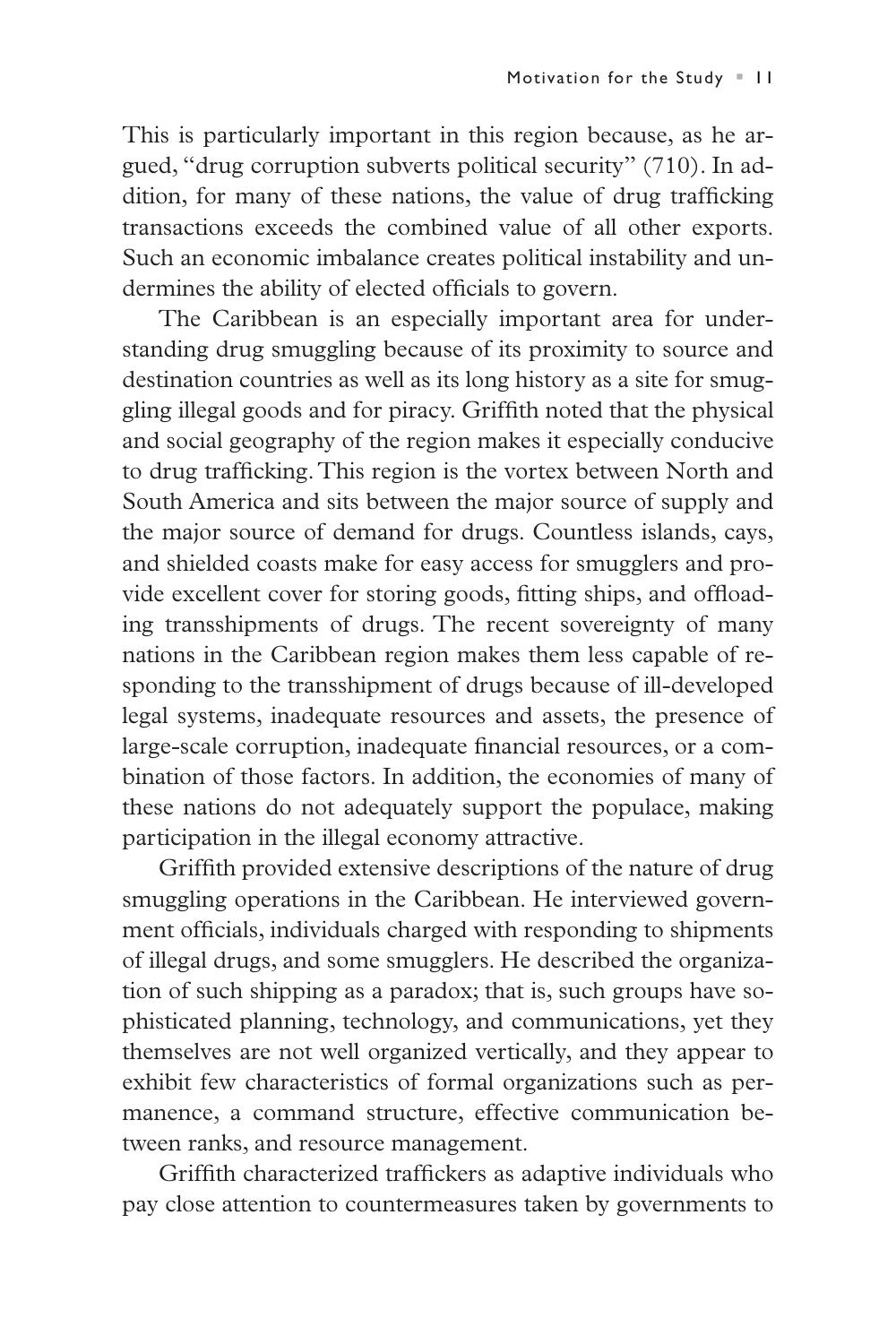interdict drug shipments. Citing U.S. State Department reports from 1991 through 1995, he documented a decline in the volume (in kilos) of cocaine shipments of nine Caribbean countries, but he noted that these declines may have reflected the shift in transport strategies of smugglers rather than successful deterrence. Griffith estimated that the interdiction capture rate is between 15 and 25 percent of all shipments for the Caribbean.

The work of Damian Zaitch (2002) is an ambitious attempt to understand cocaine smuggling from Colombia. Zaitch's specific interest was in the smuggling of cocaine from Colombia to the Netherlands, especially the involvement of Surinamese and Dutch natives. A total of forty-four individuals involved in cocaine trafficking were interviewed between 1996 and 1999. Fieldwork was conducted in Amsterdam, the Hague, and Rotterdam in the Netherlands and Bogotá and Cali in Colombia. Zaitch identified five different roles: couriers, importers, distributors, retailers, and helpers. His findings are particularly instructive as they represent a field sample of drug smugglers. His study is couched in the theoretical tradition of studies of organized crime.

This research was ostensibly a study of organized crime, and Zaitch concluded that cocaine smuggling lacks many of the features typically associated with organized crime. Indeed, he argued that most smuggling involves small groups that are isolated from each other, that smuggling lacks vertical organization, and that "families" (individuals with familial ties or long histories of working with each other) are the primary social organizations involved in drug smuggling. Zaitch argued that "cocaine enterprises in themselves are heterogeneous and the mutating product of fragile agreements between people and flexible articulation between legal and illegal enterprises" (7285). Indeed, he described drug smuggling from Colombia to the Netherlands (Europe's second most popular country of destination) as informal, small, and decentralized.The role of family is particularly important in this context. In the end, Zaitch described drug smuggling organizations as not well organized and not resembling the model of organized crime assumed to be the case by most Americans.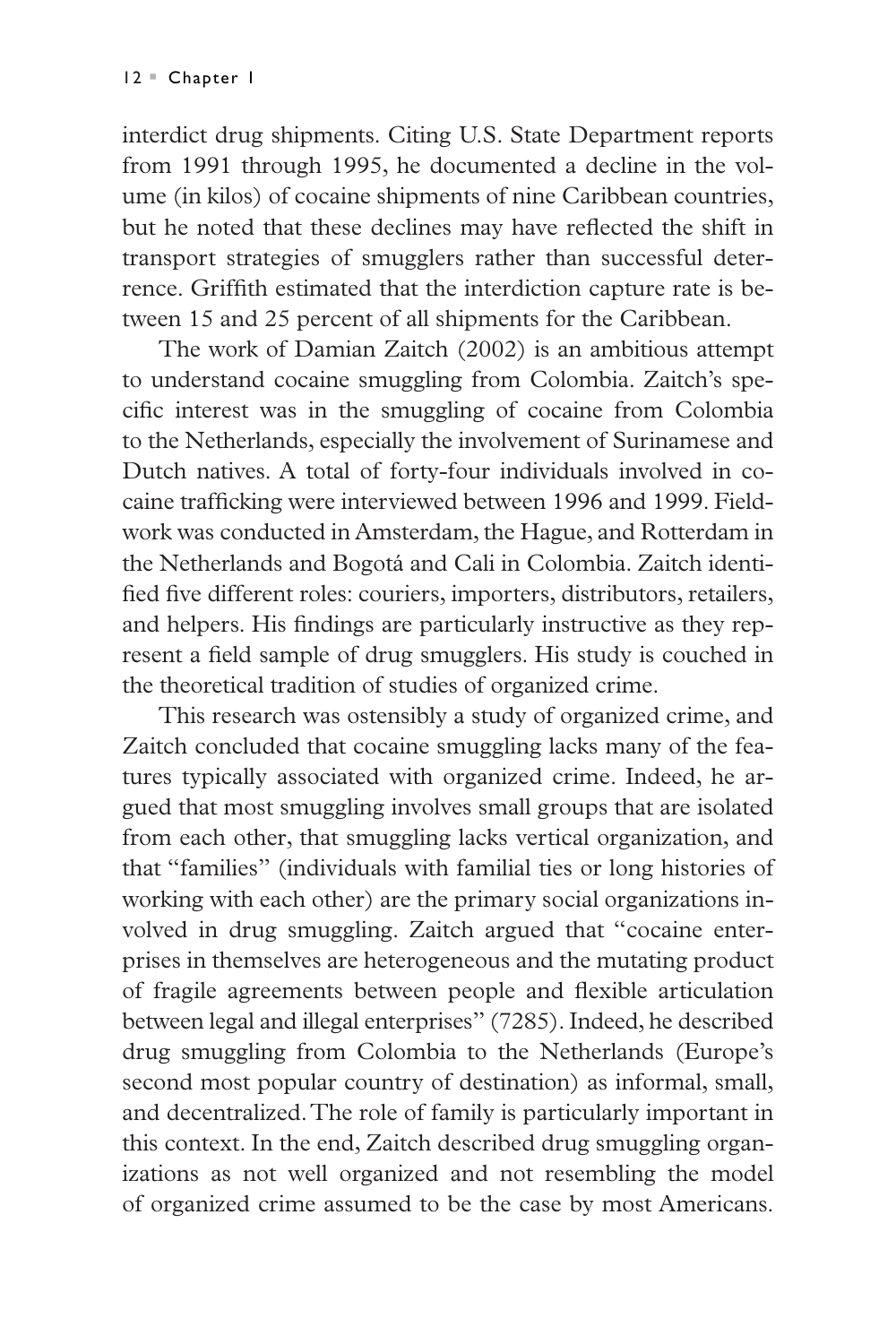According to Zaitch, drug smuggling is a very opportunistic and flexible enterprise.

Astorga (2001) used historical data to describe drug trafficking in Mexico, also exploring similarities between smuggling and organized crime operations. His work characterized drug trafficking as a dynamic enterprise that is flexible in adapting to changes in political and economic forces as well as to interdiction efforts. He characterized efforts to describe drug trafficking as highly organized or as similar to organized crime as "myths" (71) and underscored the transitions in smuggling and smugglers' methods in response to both interdiction efforts and sociopolitical forces.

## Impact of Drug Interdiction Efforts

A limited number of studies have examined the impact of interdiction and eradication efforts on drug smuggling. This is, of course, a difficult enterprise, as it requires measuring changes in drug production, drug prices, and transit routes and costs.

Reuter, Crawford, and Cave (1988) measured the impact of increased military participation in interdiction efforts and concluded that increasing the resources available to the military for this purpose is not likely to reduce significantly the availability of cocaine.They argued that only 10 percent of the cost of cocaine comes from transportation and, consequently, that increasing these costs is unlikely to drive smugglers out of the business or substantially increase their costs of doing business. The work of Rydell and Everingham (1994) confirmed that interdiction efforts had little or no effect on reducing the level of smuggling or the cost of cocaine. Even herbicide spraying was found to have little success in reducing the availability of cocaine (General Accounting Office, 1999).Two years of far-ranging herbicide spraying of cocaine in Colombia did not result in declines in coca production; indeed, production increased 50 percent at the conclusion of the two-year period.

Because these studies measured deterrence in terms of drug production and seizures, there is concern that the impact of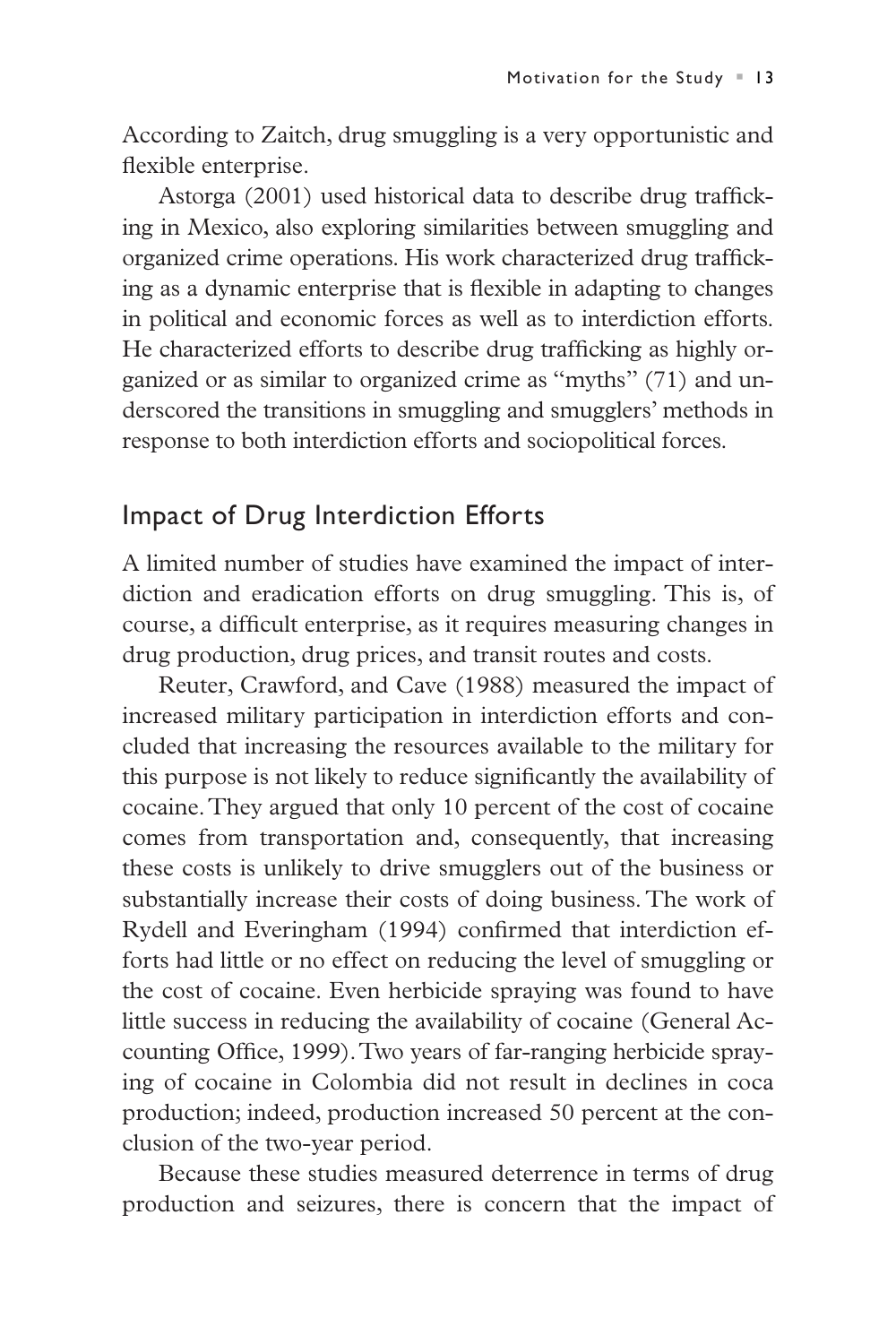interdiction may be underestimated. In an effort to address this concern, Caulkins, Crawford, and Reuter (1993) modeled a smuggler response to interdiction efforts.They concluded that in order to achieve any deterrent effect, all routes available to smugglers must be heavily disrupted. A similar study undertaken by Evidence Based Research (1995) found that increases in interdiction resources produced very small reductions in the success of interdiction efforts as measured in the number of seizures.

A related approach examined the effect of interdiction efforts on drug prices. The premise underlying such an approach is that measuring the direct response of drug producers and transporters is difficult because such data are fraught with measurement error. An alternative approach is to measure changes in the cost of drugs. This approach argues that successful interdiction efforts increase the cost of drugs by making transporters take alternative steps, change routes, employ more lookouts, use more sophisticated technology, and tolerate more seized loads. As a consequence of increased interdiction efforts, the costs of doing business and consequently the costs of drugs will escalate. Johnston, Rhodes, Carrigan, and Moe (1999) determined that price sensitivity to interdiction efforts varied by transit zone and other factors, but that overall it was difficult to conclude that interdiction was directly related to price increases. However, Layne, Rhodes, and Chester (2000) found support for the link between interdiction efforts and the price of the drug on the street. Using data provided by the U.S. Customs Service, they estimated the increase in the cost of transporting cocaine attributable to interdiction efforts. Based on reports of investigations from Customs, the study examined the impact of enforcement personnel, aircraft, and technologies on the price of cocaine. The authors found a direct relationship between enforcement activities and the costs of transportation. Specifically, each dollar spent on Customs enforcement produced a corresponding increase of thirty-seven cents in the cost of transportation.

Riley (1993) summarized one response to this line of research by expressing skepticism that interdiction efforts achieve their goal. He argued that the combination of low production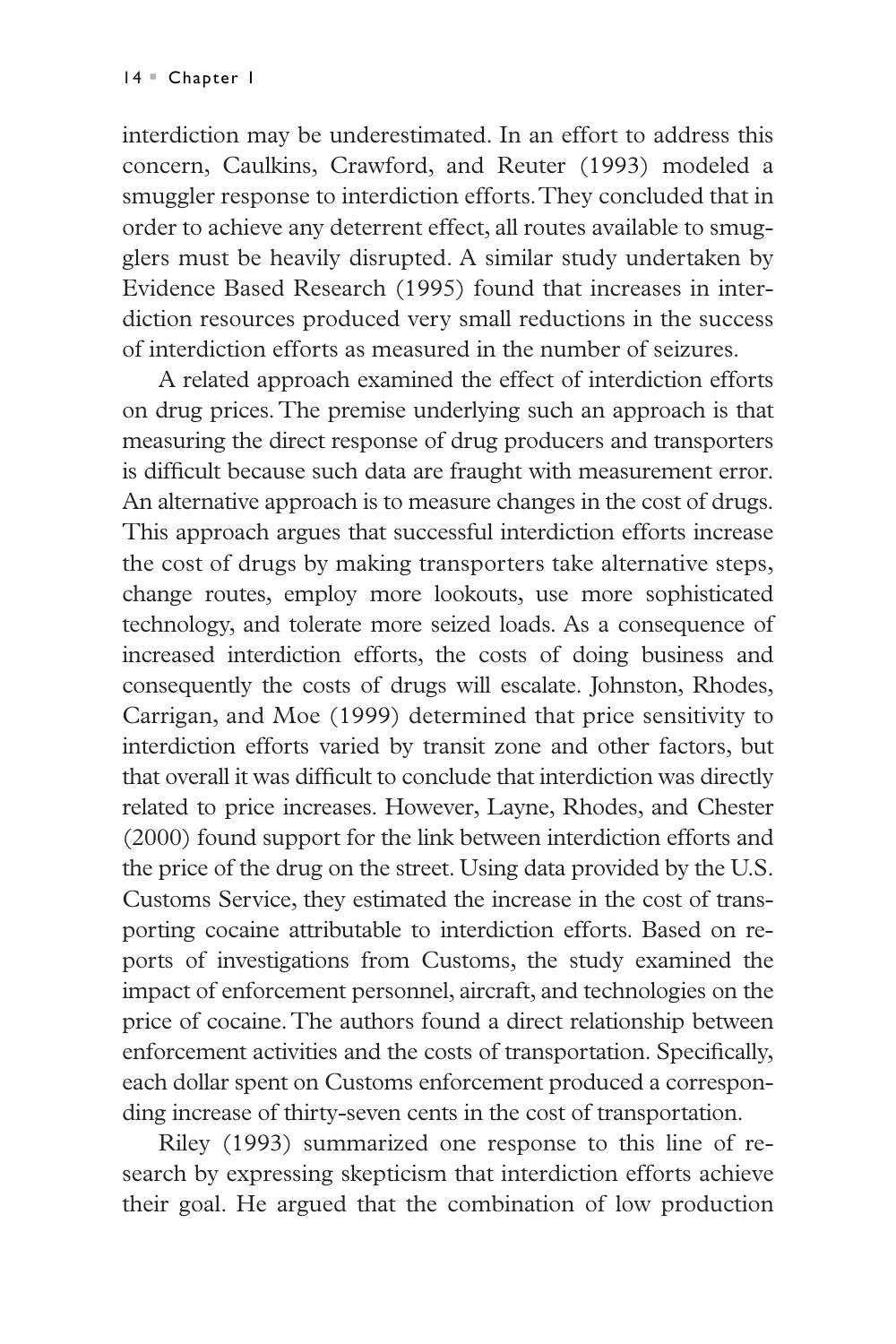costs, high mobility within the cocaine industry, and the ability to respond quickly to changes in enforcement policy combine to frustrate the best efforts at interdiction.

## Summary

These studies taken together provide some insights into drug smuggling organizations, methods used to transport drugs, and deterrence capabilities for drug interdiction efforts.This brief review has established several common themes, including smuggler organizational structure, smuggler intelligence, and deterrence.

First, a number of the studies (Reuter and Haaga, Rockwell, IDA, Griffith, and Zaitch) noted the lack of organizational structure that characterizes drug smuggling organizations.The observation that even high-level international drug smuggling lacks many of the characteristics of formal organizational structure is common to much research on the organization of criminal enterprises (e.g., Best and Luckenbill, 1994; Decker, Bynum, and Weisel, 1998). Ianni's (1974) description of organized crime indicated that the organizational ties between individuals in group enterprises are of short duration, involve transactions of an immediate or timebound nature, lack permanence, and fail to create lasting commitments to a larger organization. This description is similar to what the research has found regarding drug organizations.

Key to understanding the nature of social organizations is following the flow of information (Burt, 1992; Arquilla and Ronfeldt, 1997). In networks of individuals who are loosely connected to each other, interact on a one-time basis, and know of each other through third parties, there is little permanence to the flow of information and less ability to subject information to quality control.We characterize such groups of individuals as informally based, temporally bounded, and loosely coupled. Williams argued that much of the inability of interdiction efforts to achieve better results stems from "the failure to understand fully the structure of these networks and their capacity to counter or circumvent law enforcement and military interdiction" (1998: 154).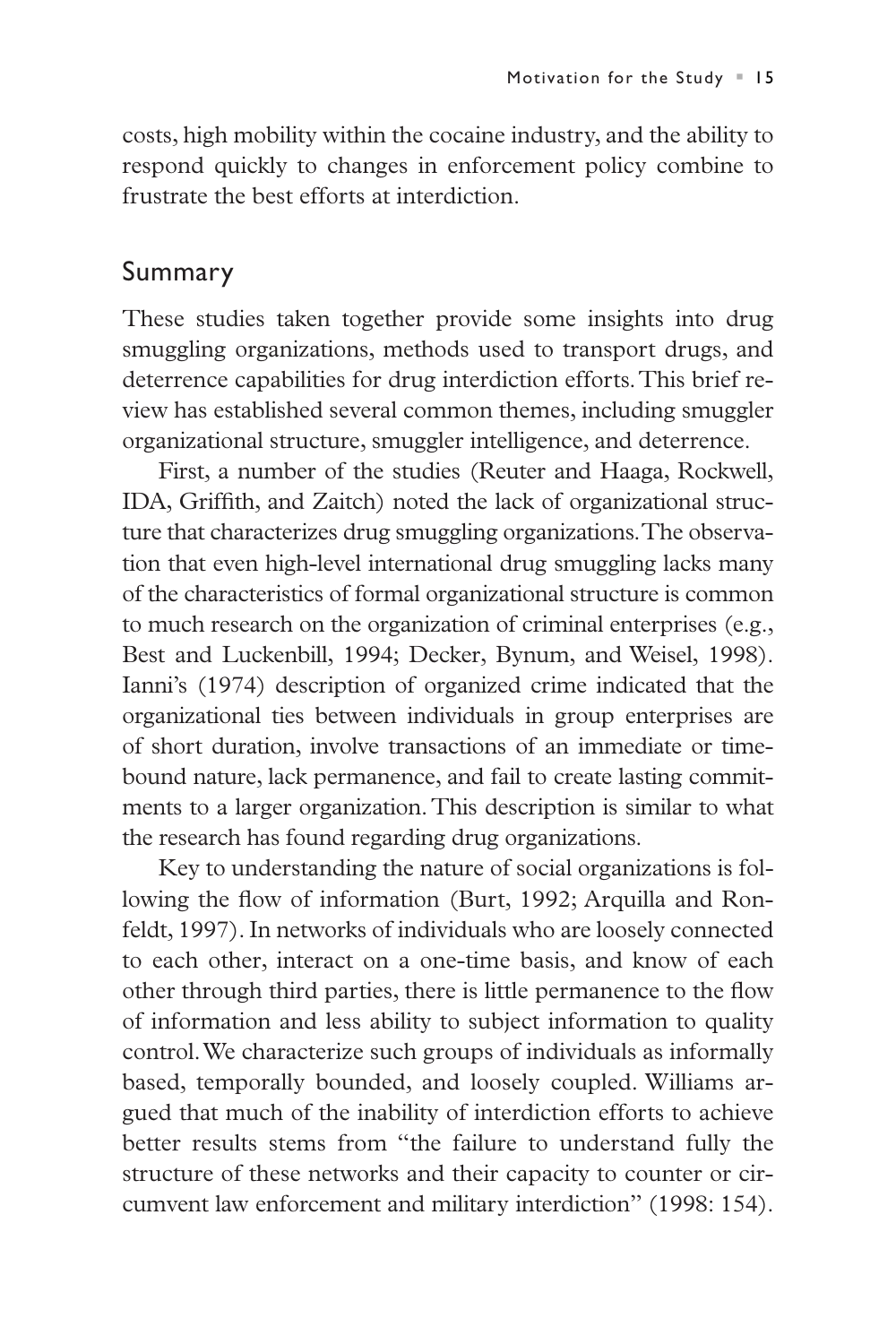The view that dominates current conceptualization of drug smuggling organizations describes vertically integrated structures that resemble the dominant corporate structures following World War II. However, as Burt (1992) and Williams (1998) observed, there are many cells within formal organizations—from drug smuggling, to money laundering, to terrorist groups—that have access to information and technology that allow them to operate independently, often in ways that the organizational heads do not know about, do not understand, and certainly cannot control. Williams argued that the key to understanding such groups is to view them as networks, as a series of loosely connected nodes (individuals, organizations, firms, and information-sharing tools) that are linked across and within organizations.These links are often of short duration and primarily task-specific. From this view, it is impossible to trace a straight vertical line from the bottom of an organization that houses the largest number of workers to decision makers at the top. Indeed, groups that are organized in this fashion may be incapable of developing a more formal structure, as they lack the necessary characteristics to do so.

Networks can be linked within and across organizations and between and within functions, and they can even include competitors. Many networks are self-contained units with no physical contact involving individuals in other parts of the network. The insularity of these nodes is a useful conceptual framework for understanding the drug smuggling process. Networks can cut across a variety of political, linguistic, legal, and geographic barriers in ways that formal organizations cannot. Because of their insular and self-contained nature, networks can be more difficult to penetrate and deter than are large organizations. In a large organization, it may be possible to "flip" one individual and move up—or down—the chain of command. In a series of interconnected networks, it may be impossible to move from one network to another because individuals may not know each other, may not have information about the identity of individuals in other networks, or may just represent the end of a network. Such networks are dynamic and capable of rapid change because they are based not on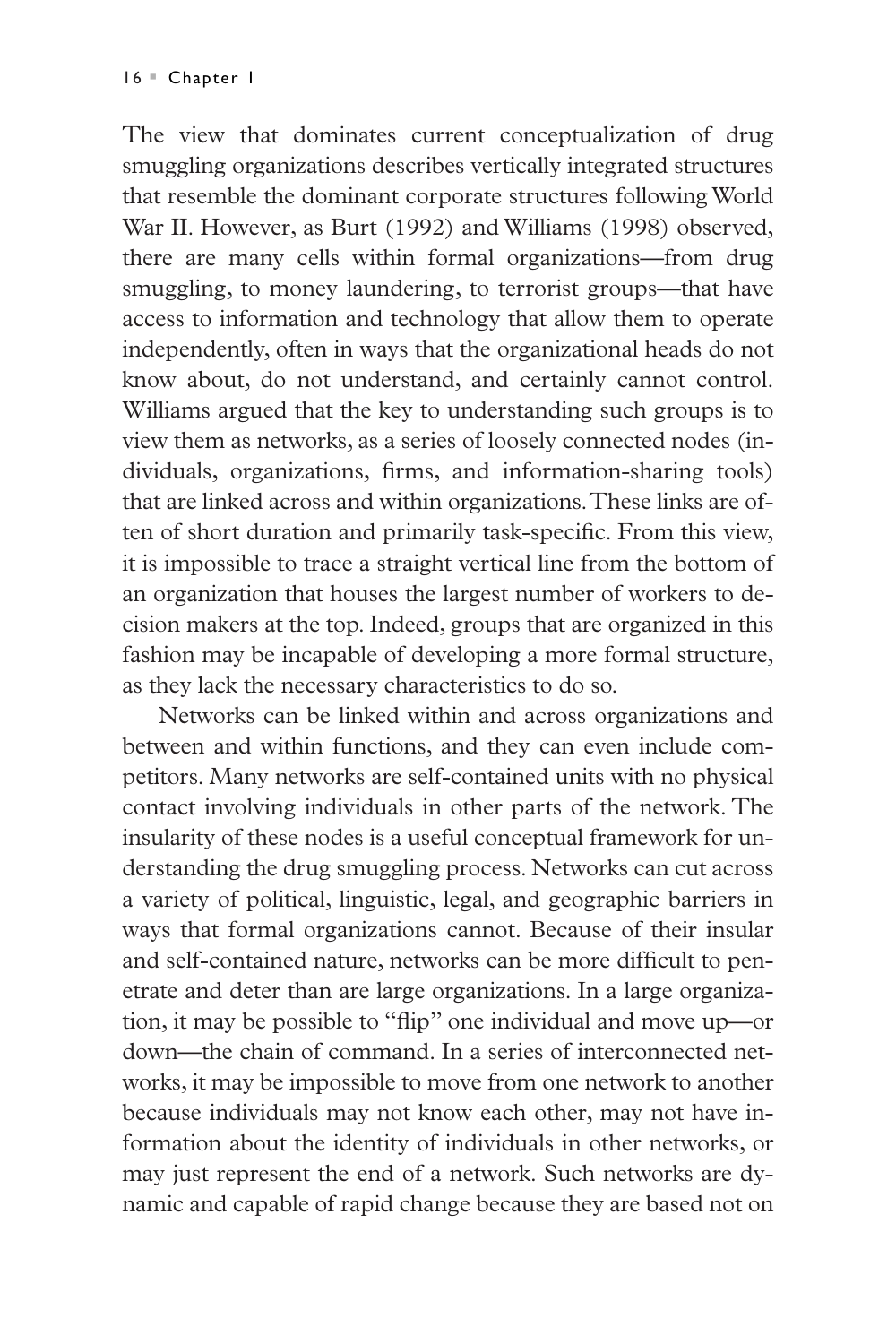an existing structure but on the transfer of information (Abt Associates, 1999). For example, when one source for the transportation of drugs is eliminated, it is an easy matter to contract with another source outside the network of the first transporter.

Williams (1998) noted the comparative advantage of such networks over more formal organizations. In a sense, such networks are not trapped by their structure and history and can adapt to environmental changes more quickly. In part, some of the virtue of this form of organization reflects the ideal characteristics provided by "loosely coupled" organizations (Perrow, 1999), in which networks often come together to accomplish a single purpose and may disband or reconnect in the future. Such networks can respond to losses or threats more quickly and efficiently than can organizations that are more tightly coupled and must "re-grow" connections or functions that may be impaired by arrest, conviction, or seizure of assets or by changes in the nature or level of interdiction. Evidence of this can be seen in the rapid transition from the dominance of the Medellin cartel, to the Cali cartels, and to the current offices that independently operate the drug trade in Colombia (DEA, 1997). In such networks, it is likely that individuals involved in a particular function do not know individuals in another function, making penetrating the networks and gathering intelligence about them all the more complicated. A report by Observatoire Geopolitique (1998) confirmed the trend toward further decentralization of larger networks of drug smuggling organizations into smaller units and the increasing presence of "short networks," small, self-contained groups linked only by function and need. It is not simply that organizations are getting smaller and more insular but that they are linked only by function, information, and immediate need with little permanent structure and durability of functional integration. This shift in smuggler organizations to small networks certainly changes traditional enforcement strategies that rely on infiltrating organizations at the lower level in an effort to investigate and eventually arrest major players.

Second, there is evidence that the dynamic nature of drug smuggling networks and the ease with which smugglers learn of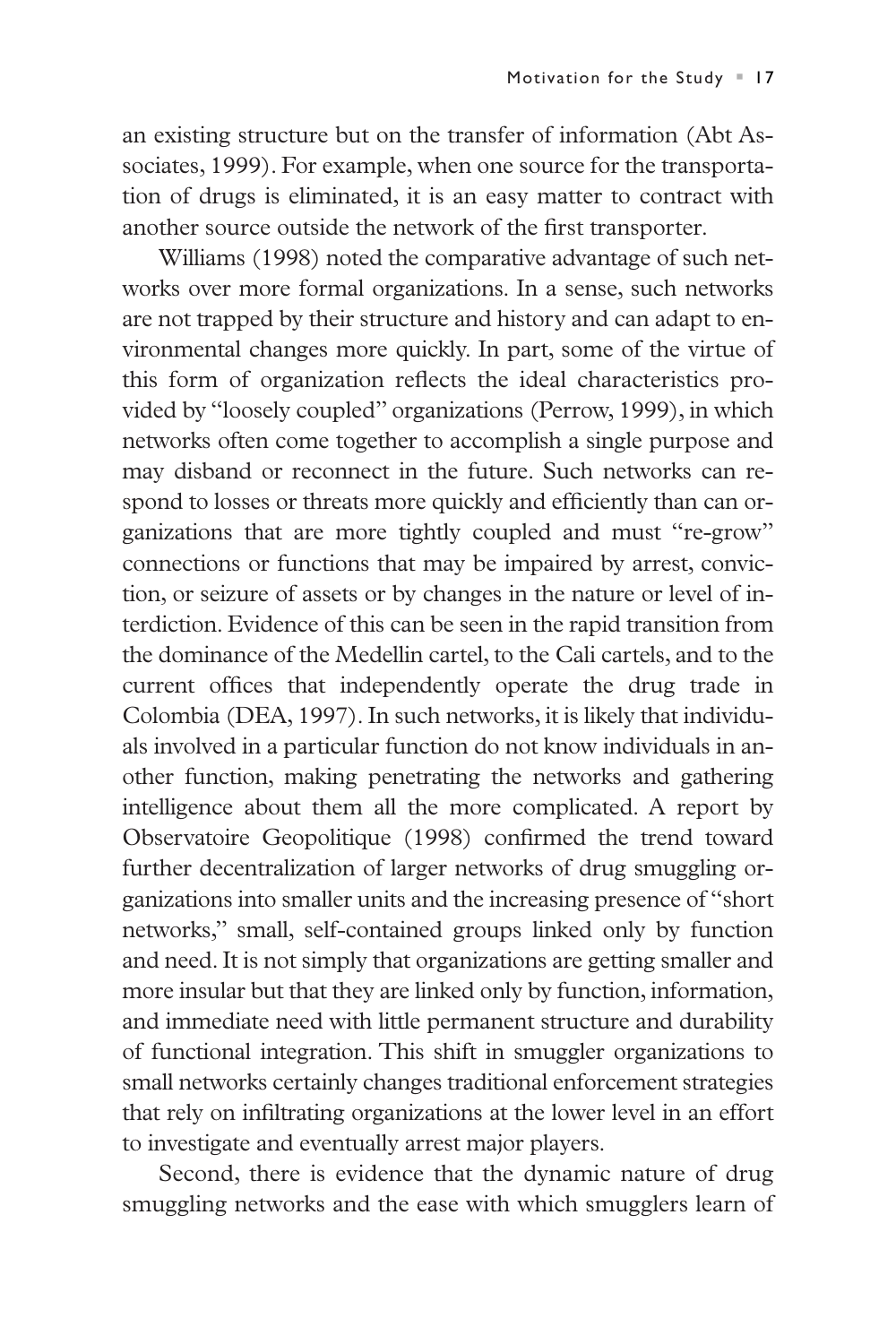U.S. interdiction activities enable smugglers to avoid detection by changing their routes, methods, or tactics.There is ample evidence that both sophisticated and unsophisticated surveillance strategies—ranging from expensive global positioning systems on the one extreme to simple lookouts on the other—are employed by smugglers. Clearly, the presence of such counterintelligence on the part of drug smugglers represents one of the largest challenges to interdiction efforts.

Finally, the literature supports the notion some drug smuggling is deterred, but there is less agreement on how to measure the amount. One of the dilemmas in deterrence research is that it poses the question, "What would have happened if some event was not present?" Measuring what would have happened in the absence of intervention is difficult. It is useful to think of the deterrence that results from an intervention as operating on a continuum. At one end of the continuum, it is useful to imagine the level of smuggling in the absence of any interdiction effort. Here, drug smugglers would be free to move their supplies as they pleased, limited only by climate, market, and competition. The other end of the continuum would be perfect deterrence, where the level and sophistication of interdiction efforts would successfully deter all efforts to transport drugs. Such a system would have to combine certainty of detection and arrest with certainty of conviction and appropriately severe penalties. Implicit in such a calculus is the notion that the costs would exceed the benefits of smuggling (e.g., cash, thrills, relationships) by enough to prevent anyone from taking part in smuggling.

Of course, we know that perfect deterrence does not exist but that interdiction efforts do produce some level of deterrence. The presence of strong demand for drugs in the United States creates powerful incentives for smuggling. The margin of profit adds to the attractiveness of drug smuggling as well, as perhaps does the lack of competing economic and employment alternatives. So deterrence operates to stop some fraction of the drugs that begin a journey to the United States.The questions that arise include how much deterrence is present, what aspects of the